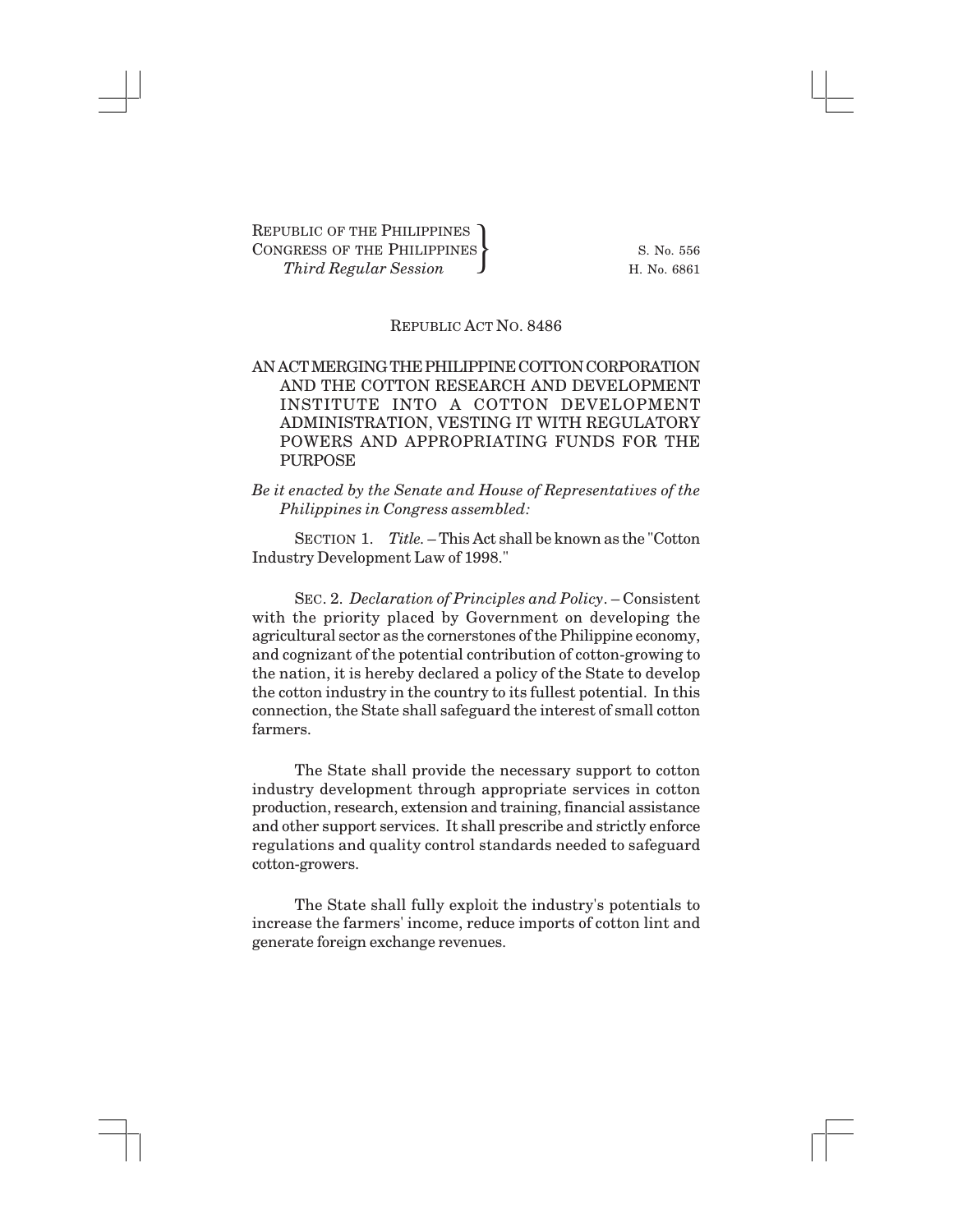SEC. 3. *Merger of the Philippine Cotton Corporation (PCC) and the Cotton Research and Development Institute (CRDI) into a Cotton Development Administration (CODA).* – The PCC is hereby merged with the CRDI to form a single entity to be known as the Cotton Development Administration (CODA) to serve as the country's cotton development authority. The CODA shall be an attached agency of the Department of Agriculture.

SEC. 4. *Objectives.* – The CODA shall have the following objectives:

a. To improve the quality of life of Filipino farmers through cotton-growing in the areas suitable for the crop;

b. To safeguard the profitability of cotton farmers through their adoption of prescribed technology; and

c. To ensure that cotton is planted only during the times prescribed and only in areas specifically identified as suitable for cotton-growing; and that only properly certified seed is used.

SEC. 5. *Functions*. – The CODA shall have the following functions:

a. To undertake research studies on all aspects of the industry, including pilot studies, and to ensure strong and effective linkages between research and extension;

b. To package and disseminate recommended production technology to guide cotton production activities in the country;

c. To design and implement a specialized extension program on cotton production, and other training and communications program for manpower development in the various aspects of industry operations;

d. To promulgate and enforce rules and regulations to govern cotton production, particularly with regard to closed season planting; the production, distribution, and use of planting seeds;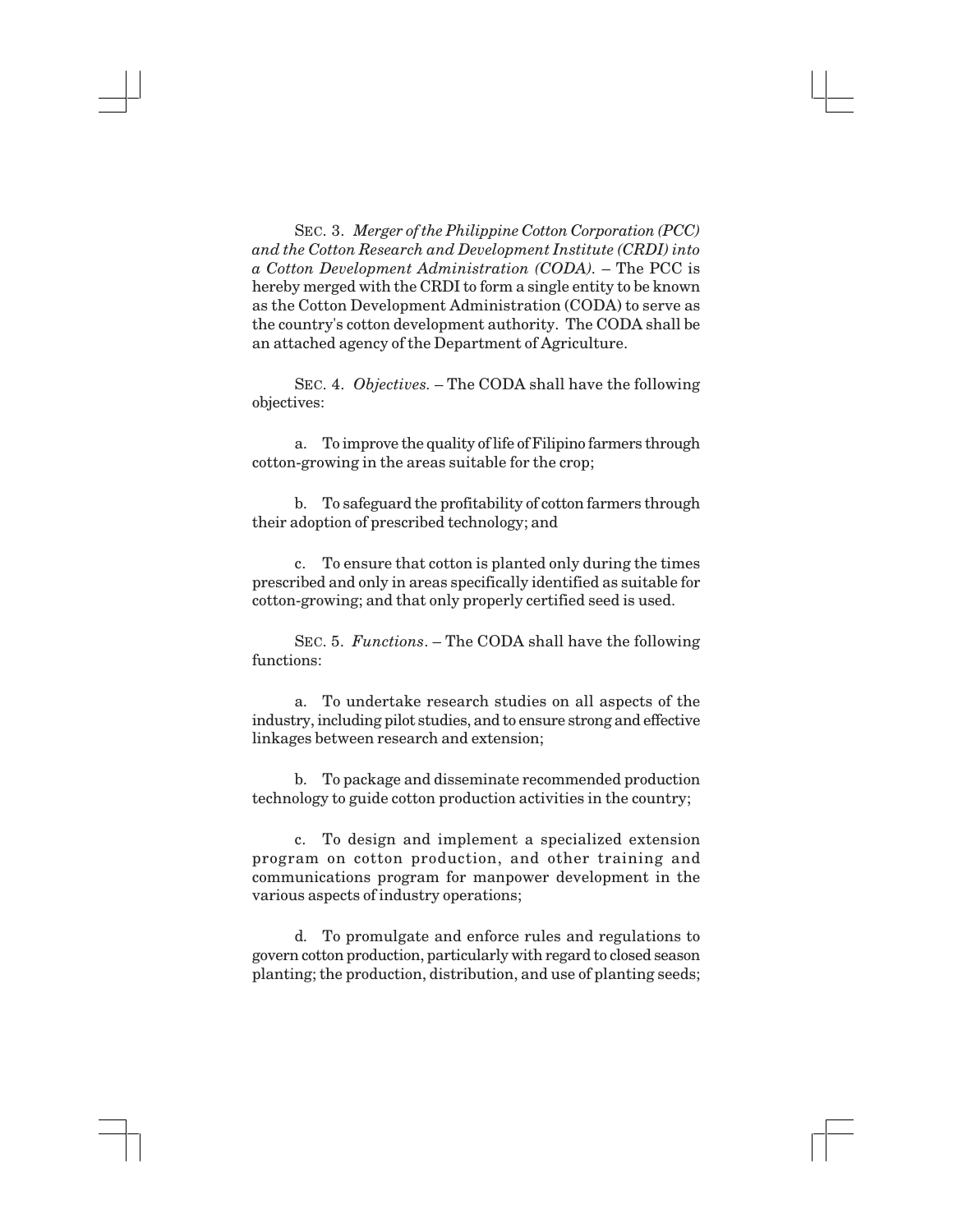the areas for cotton-growing; pest control, and other quarantine measures;

e. To identify suitable areas for cotton-growing and promote production in such areas;

 f. To support and enhance efforts of cotton farmers in organizing themselves into cotton farmers' association;

g. To produce breeder, foundation and registered seeds; set and enforce standards and procedures for seed production and marketing; supervise certified seed production by private cotton seed growers;

h. To provide ginning services to small cotton farmers;

i. To provide assistance to small farmers in the marketing of their cotton produce;

j. To design and implement an industry monitoring and information system;

k. To undertake industry manpower development;

l. To assist farmers in sourcing funds for cotton production;

m. To conduct regular consultations with the cotton farmers, growers, and all other sectors involved in the cotton industry;

n. To design and administer a package of incentives to promote private sector investments in the cotton industry;

o. To develop the export potentials of cotton; and

p. In general, to undertake all other functions as may be necessary to ensure the success of the cotton industry and promote the interests of small cotton growers.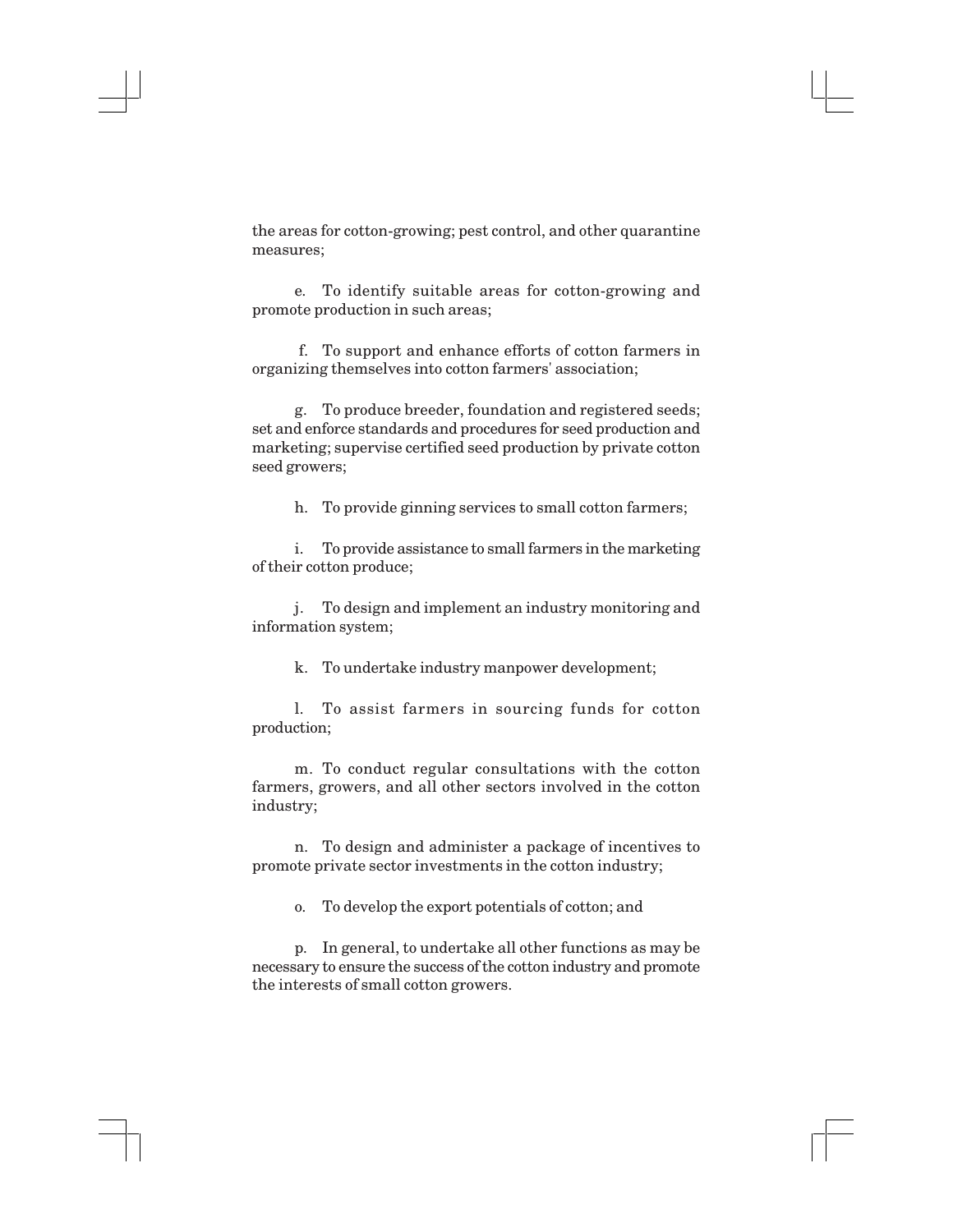SEC. 6. *Powers.* – The CODA shall have the following powers:

1. To administer and regulate the cotton industry in the Philippines;

2. To incur any obligation or enter into contract with any person, material or juridical, domestic or foreign, essential to the proper administration of its affairs and the accomplishment of its purposes and objectives;

3. To own, purchase, lease, mortgage, encumber or otherwise dispose of real and personal property in accordance with its purposes and objectives;

4. To accept and receive financial and other support from private and other sources for the development and promotion of the cotton industry;

5. To promulgate and enforce rules and regulations on the production of cotton;

6. To impose administrative sanctions for violation of the rules and regulations issued by the CODA;

7. To establish, operate and maintain testing and experimental stations;

8. To accredit associations/confederations of cotton farmers, growers, textile millers, ginners and other associations involved with the cotton industry; and

9. To undertake measures to ensure that small farmers receive a fair price for their produce.

SEC. 7. *The Governing Board of the CODA*. – The CODA shall be governed by a Board, composed as follows:

a. Secretary of Agriculture, as *ex officio* Chairman;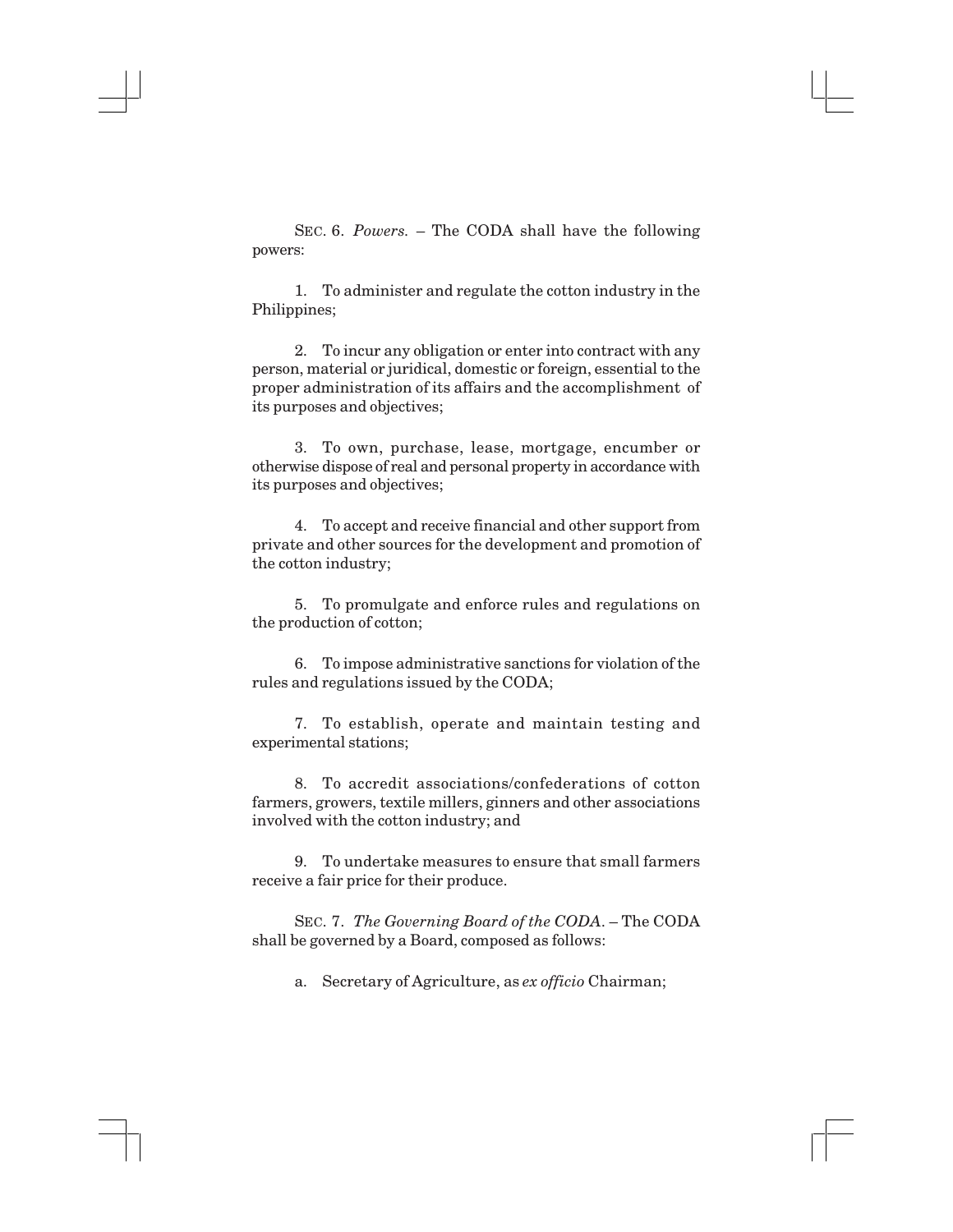b. Secretary of Trade and Industry;

c. Secretary of Agrarian Reform;

d. Executive Director, Philippine Textile Research Institute;

e. Director, Philippine Council for Agriculture and Resources Research and Development;

f. One (1) representative from among the government financial institutions to be appointed by the President of the Philippines upon the recommendation of the Secretary of Agriculture;

g. One (1) representative from among the textile millers to be appointed by the President of the Philippines upon the recommendation of the association of textile millers duly accredited by the CODA;

h. One (1) representative from among the ginners appointed by the President of the Philippines upon the recommendation of the association of ginners duly accredited by the CODA; and

i. Three (3) representatives from the cotton farmers associations to be appointed by the President of the Philippines upon the recommendation of their confederations in Luzon, Visayas and Mindanao duly accredited by the CODA.

SEC. 8. *Term of Office of the Members of the Governing Board*. – Unless sooner removed for cause by their respective associations, appointed members of the Governing Board shall hold office for a period of two (2) years from the date of their appointments.

SEC. 9. *Powers and Functions of the Board*. – The Governing Board shall act as the policy making body of CODA to formulate policies, promulgate regulations and prescribe rules to attain CODA's purposes and objectives.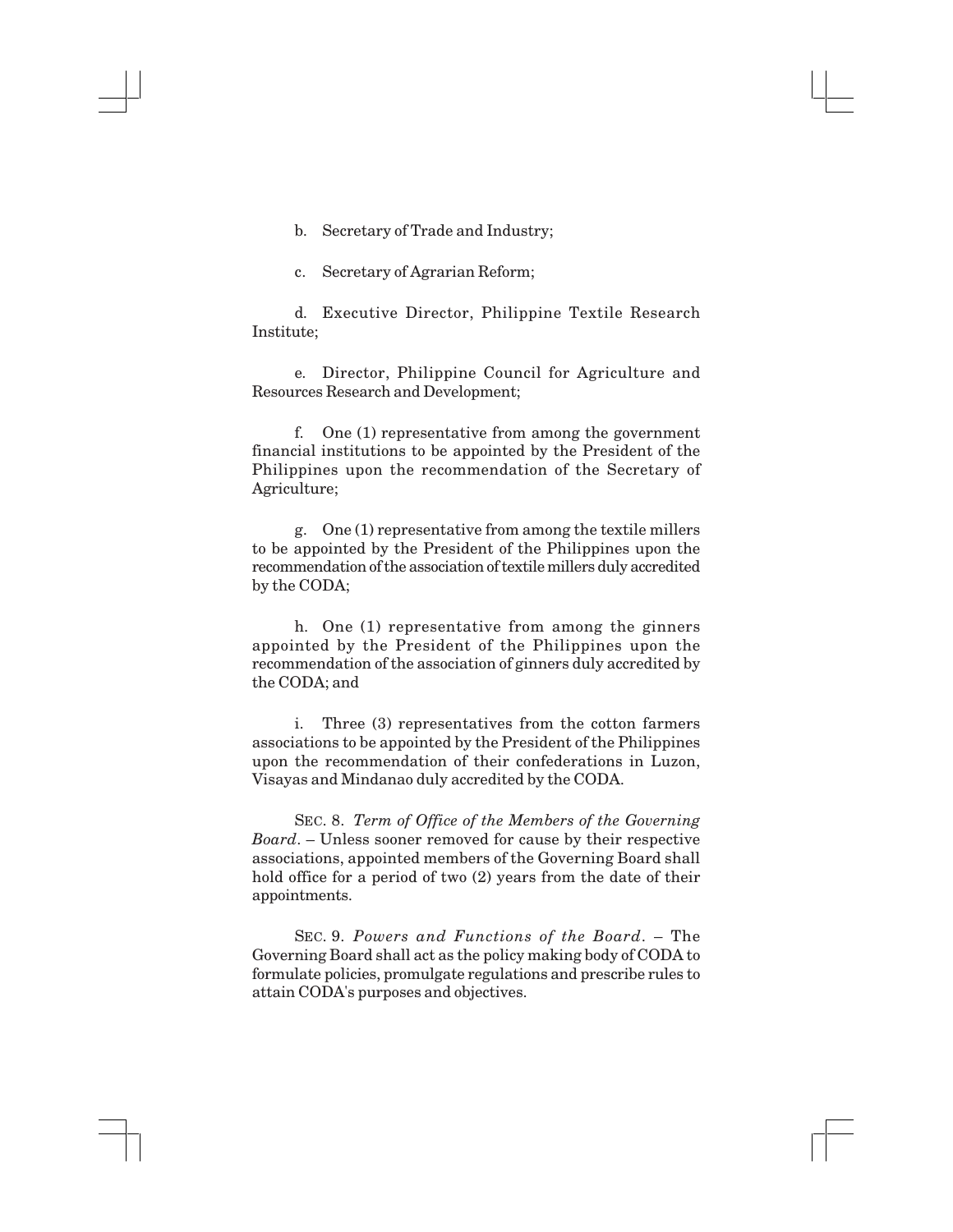SEC. 10. *Organization.* – An Administrator who shall be appointed by the President of the Philippines, upon the recommendation of the Secretary of Agriculture shall be the Chief Executive Officer of CODA. He shall be assisted by two (2) Deputy Administrators to be appointed by the President upon recommendation of the Secretary of Agriculture.

The Board shall determine and create the organizational structure of CODA to achieve its objectives, and shall appoint all other officers of the CODA.

SEC. 11. *Promulgation of Rules and Regulations.* – The Governing Board shall promulgate rules and regulations for the full implementation of this Act within ninety (90) days of its effectivity. Such rules and regulations shall take effect upon publication in a newspaper of general circulation and shall be amended by the Governing Board from time to time as it may deem appropriate.

SEC. 12. *Prohibited Acts.* – The following acts are expressly prohibited:

(a) Planting of cotton at times other than those prescribed by CODA; and

(b) Sale, distribution, and planting of cotton seeds not previously certified by the Bureau of Plant Industry.

SEC. 13. *Authority to Cut and Burn.* – For the purpose of safeguarding the interest of other affected farmers and the longterm survival of the industry, the CODA, after thorough investigation and upon observance of due process, shall cut and burn all cotton planted outside the prescribed planting season or with seeds not previously certified by the Bureau of Plant Industry.

SEC. 14*. Dissolution of the Philippine Cotton Corporation (PCC) and the Cotton Research and Development Institute (CRDI).* – Subject to the provisions of existing laws, the PCC and the CRDI, are hereby dissolved. All functions, assets, liabilities, records, appropriation, properties, facilities and equipment of PCC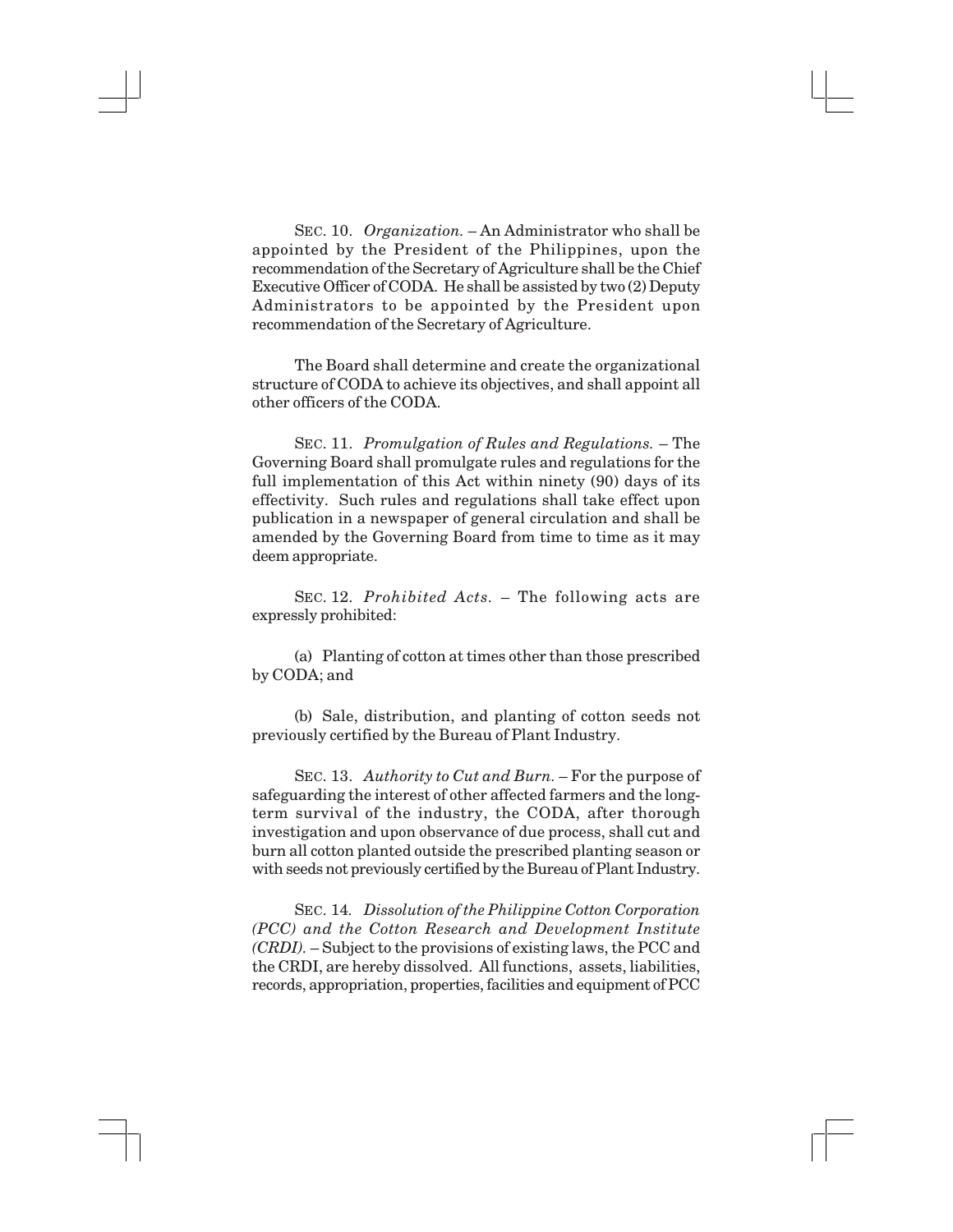and the CRDI are hereby transferred to CODA except those under the administration of the APT.

SEC. 15. *Transitory Provisions.* – Upon approval of this Act, the officers and employees of the Philippine Cotton Corporation (PCC) and the Cotton Research and Development Institute (CRDI) shall continue to serve in a hold-over capacity, perform their respective duties and responsibilities, and receive the corresponding salaries and benefits, until a new staffing pattern shall have been approved by the Governing Board.

The new position structure and staffing pattern of CODA shall be approved and implemented by the Governing Board within one hundred twenty (120) days from the approval of this Act, and the authorized positions created thereunder shall be filled with regular appointments by the Board or by the Administrator, as the case may be. Those incumbents whose positions are not included therein or are not reappointed shall be paid retirement or separation benefits equivalent to one and one fourth (1 1/4) month basic salary for every year of their respective government service or the nearest equivalent fraction thereof favorable to them on the basis of the highest salary which they respectively received in the course of their employment in the government: *Provided,* That in no case shall the benefit to be paid to any official or employee be less than Ten thousand pesos (P10,000): *Provided, further*, That any official or employee who has previously been found guilty in an administrative proceeding and whose rank or salary has been reduced shall be paid on the basis of his last salary.

In addition to the benefits herein authorized, the covered officials and employees shall be entitled to the return of GSIS personnel contributions pertaining to the retirement only and the payment of the corresponding share of the Government with the interest earned pursuant to existing rules and regulations of the Government Service Insurance System. They shall likewise be entitled to the commutation of unused vacation and sick leaves in accordance with existing rules and regulations: *Provided*, That those who retire after rendering government services for thirty-one (31) years or more and avail themselves of the incentive benefits provided in this Act shall be entitled to an additional ten